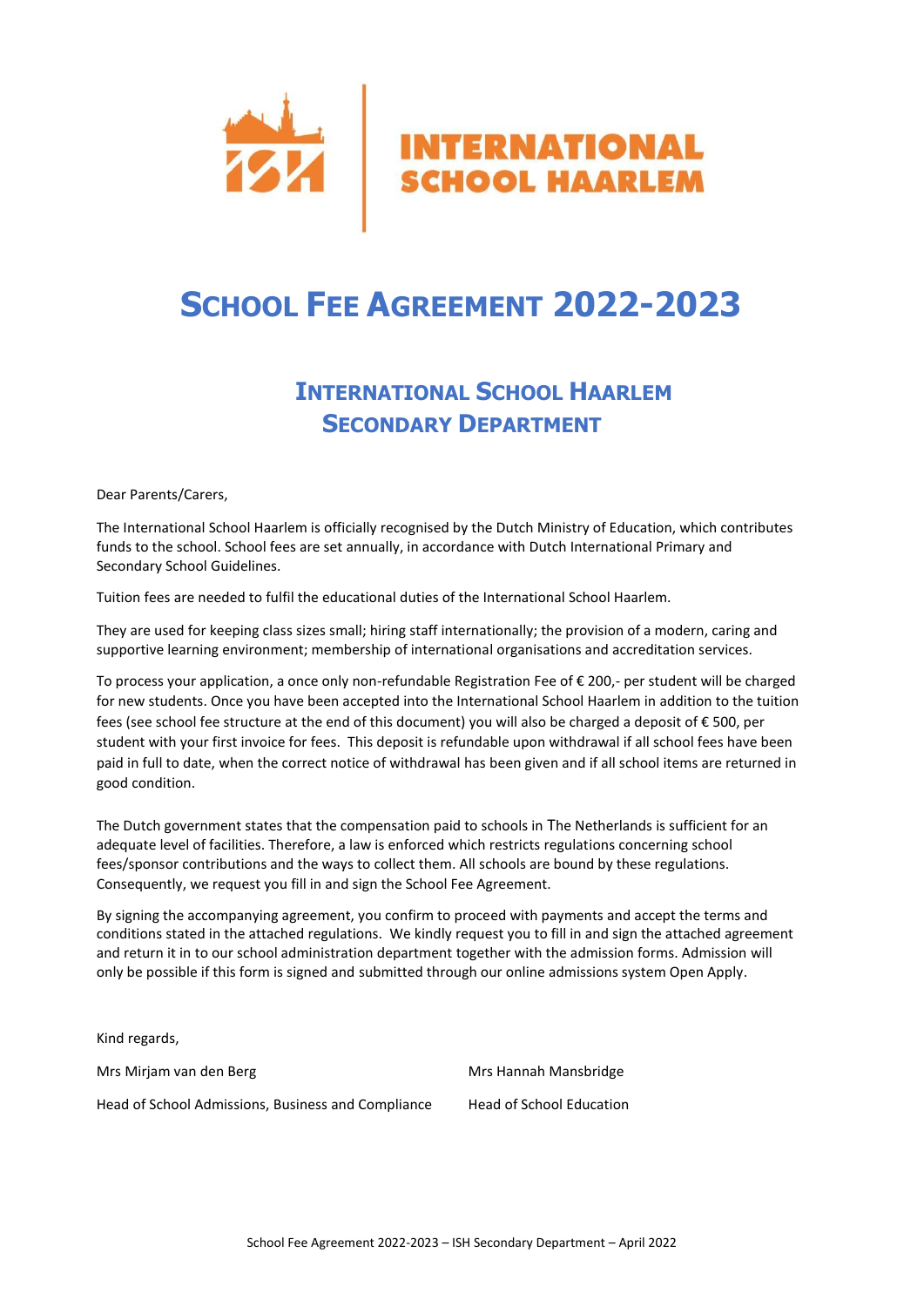

## **SCHOOL FEE REGULATIONS**

#### **Article 1 - General**

By signing the School Fee Agreement, the signatory (parent/guardian) undertakes to pay annual school fees for their child(ren) registered at the International School Haarlem. Parents may apply to their employer with a request to bear the amount due. The school fee contribution will be agreed on by the school council once a year.

The international school Haarlem is a partially subsidised Dutch International School. Legally the school shares the license of the ECL school in Haarlem and therefore the school receives subsidies from the Dutch government. As the subsidies received from the Dutch government for the school only cover part of the costs needed to run the international department, the school charges a school fee. This helps to ensure a high quality of international education by providing, for instance, small group sizes, second language teaching support, special needs support, and more tailored learning.

#### **Article 2 - Terms**

This agreement is entered for the duration of one school year to commence on 1st August, up to and including 31<sup>st</sup> July of the year thereafter. If registering a student during a school year, the school fee as mentioned in article 7 will be applicable for the rest of the school year.

### **Article 3 – Payment Obligation and documentation**

The agreement shall enter force after signing, as mentioned in Article 1. Payment obligation is applicable in so far as the signatory as mentioned in Article 1 has, by entering this agreement, declared his/her wish to lay claim to the facilities provided for herein. Because of legal obligations, the school fees in The Netherlands have a voluntary character; however, by signing the school fee agreement you acknowledge there is an obligation to pay so the school can provide quality international education by providing, for instance, small group size, second language teaching, special needs support, and more tailored learning. You also acknowledge that failure to pay school tuition fees may result in your child being placed in a non-fee paying mainstream Dutch school and/or referral to a debt collector.

Additional documents requested through Open Apply are required to support all application requests. For students with any type of educational or behavioural difficulties, parents will need to provide complete documentation of their child's academic history, psychological/educational evaluations, and details of extra academic/specialist support they have had or are currently receiving. Parents will also grant permission for the school to contact previous schools or professionals involved with the child to provide details relevant to the child's education and wellbeing. Once the application information is complete the Admissions Team will evaluate the application and decide if the school can accommodate the student. If our school cannot meet the academic, social/emotional or physical needs of your child we will work in cooperation with 'Samenwerkingsverband Passend Onderwijs' to recommend a transfer to an establishment that we believe can better accommodate the student's needs. Failure to disclose information to the school relating to a child's existing learning or behavioural difficulties may jeopardise your child's placement. Please refer to our admission policy through our website for further details.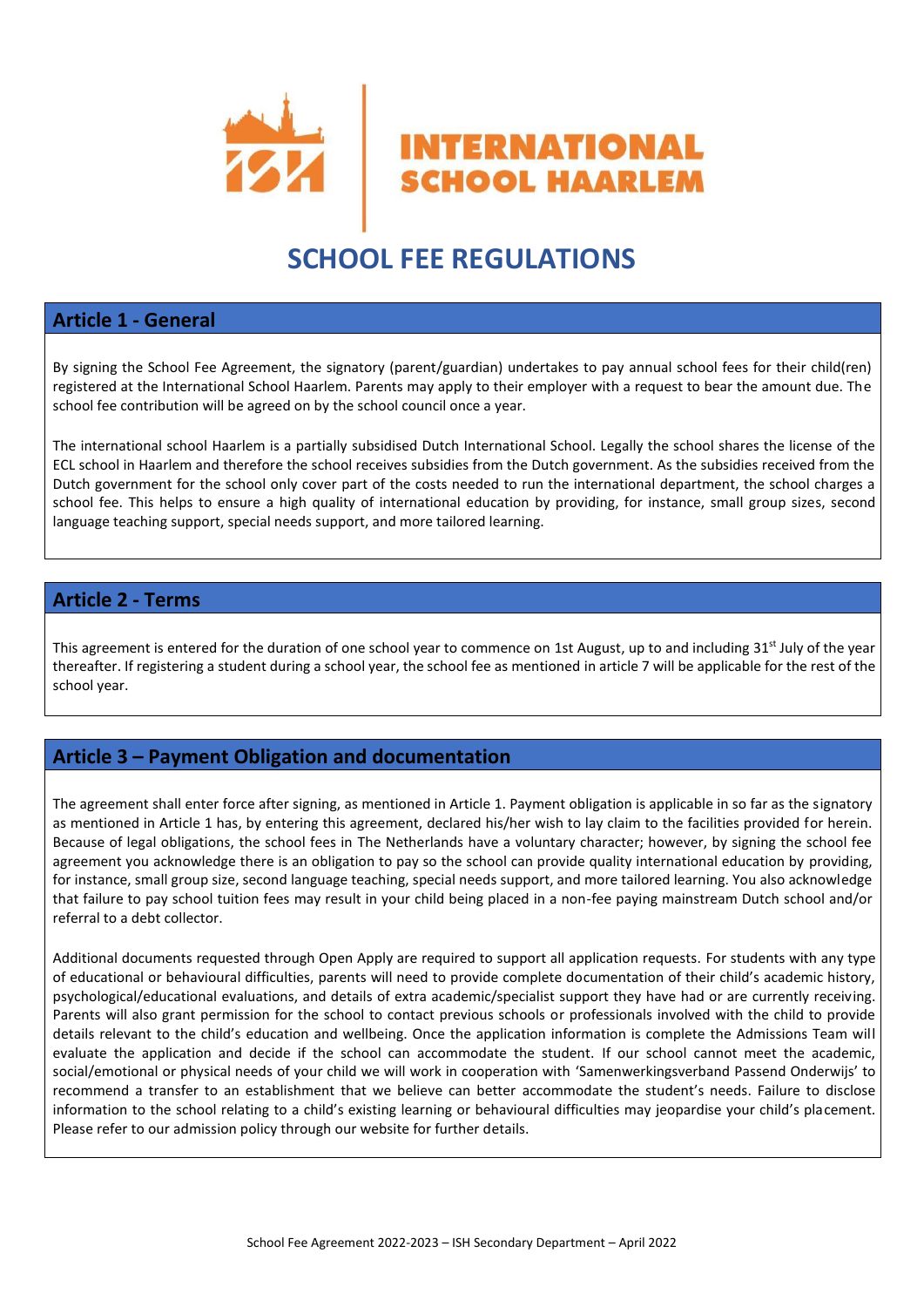

## **Article 4 - Refunding and /or Requesting a Later Start Date**

Admission to our school is with the expectation that your child starts on the date requested on the application form and completes the school year. Delaying a start date later than originally requested through the pre-application form will not automatically qualify for a reduction to the fees paid. If fees have not been paid by the requested due date and we have a waitlist for the year group it is possible that your child will be moved to the waitlist for the newly requested start date.

If a child is withdrawn from the register before starting school year we require 90 days notification from the original start date specified to refund the full tuition fees and deposit. Failure to provide 90 days' written notice will result in no refund of tuition fees. A refund is not permitted for students transferring to another school **within 50km** during the school year. 90 days written notice is also required when withdrawing your child at the end of the school year and/or during the Summer holidays. Please advise us in writing through Open Apply as soon as known.

If your child is withdrawn during the school year between August and March, 60 days' notice before the last day of school should be given in writing and a school withdraw form needs to be requested through your Open Apply account. If 60 days' notice is provided see the following for details of applicable refunds.

Should your family relocate **during** the school year between August and March and if you have settled of all school fees, and the notice period of 60 or 90 days days has been given by completing and submitting a student withdrawal form through Open Apply the refund given will be as follows:

| Leaving in:                    | Refund amount of annual tuition and field trip fees |
|--------------------------------|-----------------------------------------------------|
| September - October - November | 50%                                                 |
| December-January               | 40%                                                 |
| February - March               | 20%                                                 |
| April – May – June - July      | 0%                                                  |

#### **Additional Conditions for Return of €500 Deposit**

Deposits are refundable when students are withdrawn according to article 4 of the School Fee Agreement. If all school fees have been paid in full to date, when the correct notice of withdrawal has been given and if all school items are returned in good condition. If you are leaving the Netherlands, you must provide proof that the student is no longer a resident of the Netherlands. This proof is called a 'Bewijs van Uitschrijving' and is available from your local Gemeentehuis/City Hall. Alternatively, if you are unable to provide a Bewijs van Uitschrijving, we require a letter from the student's next school (on school letterhead) indicating that they are enrolled. All school property must be returned in good condition. The cost to replace any school items not returned or returned damaged will be deducted from the deposit held. Refer to the school guide for further details.

Furthermore, it is the responsibility of the parent/guardian to fill in the official student withdrawal form, and to provide adequate and correct bank details. If these details are not provided, no refund will be forthcoming. Forms to withdraw your child(ren) can be requested through Open Apply and through the re-enrolment questionnaire sent out in April. Please note, if you are due a refund as outlined by the school fee agreement it can take up to 10 working weeks after your child has left our school for funds to be credited to your bank account. Any international transfer charges for refunds will be applied to the recipient.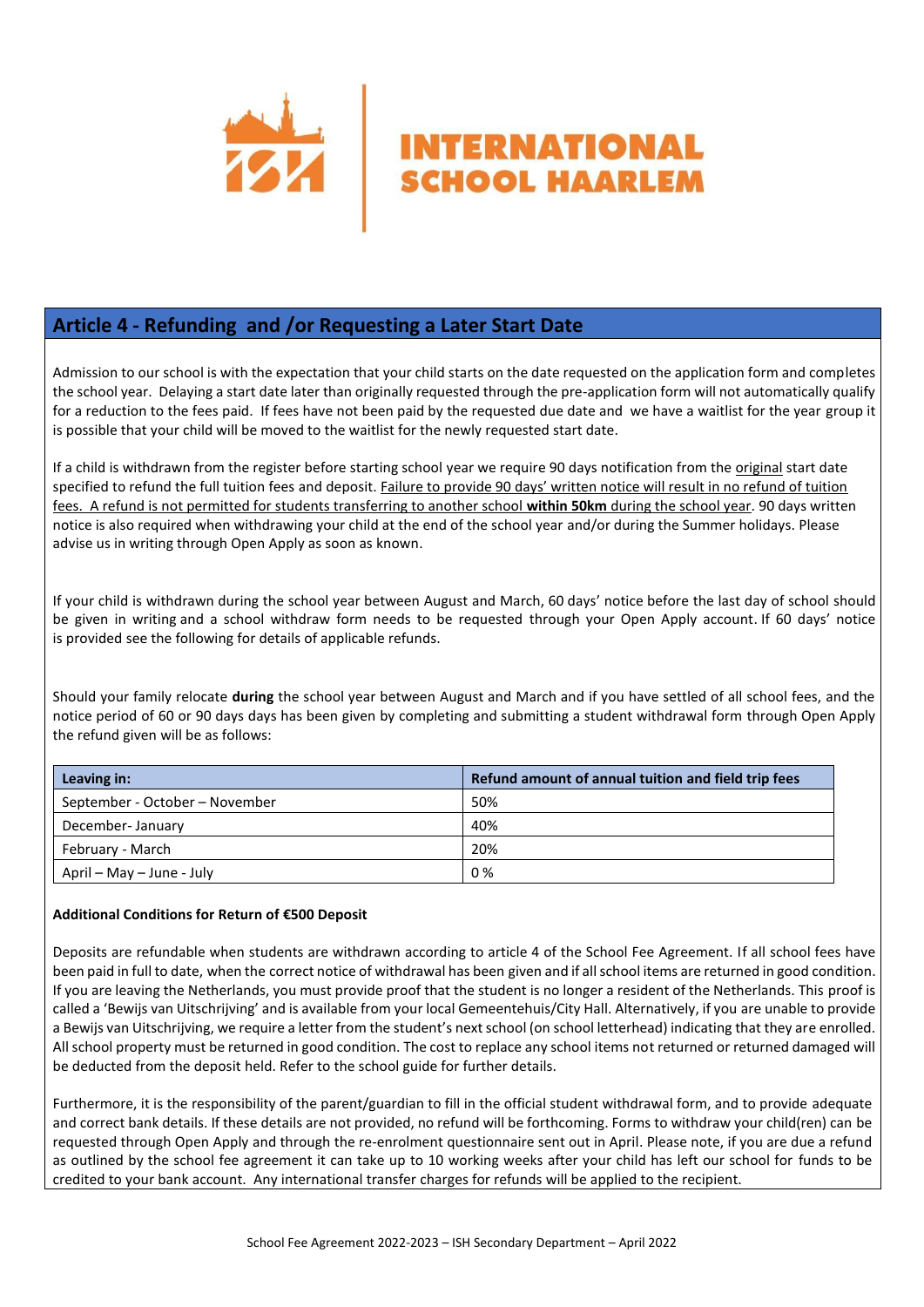

#### **Article 5 - Accountability**

A financial report is reviewed yearly by the Participation Council (MR).

### **Article 6– Payments**

School fees must be paid in advance to guarantee school places and /or continuation of education at ISH.

There are two options:

- 1. payment in full
- 2. payment in instalments with 2 receipt statements (when enrolled before 1st October)

Your choice must be indicated on the 'Method of Payment' form.

A signed School Fee Agreement Form is necessary for the admission process. Admission and re-enrolment requests will only be processed when we also have a signed School Fee Agreement which confirms you understand there is an obligation to pay school fees.

**INTERNATIONAL SCHOOL HAARLEM** 

Failure to pay will result in your child being moved to the waiting list and placement at the ISH is no longer guaranteed. Your child is not permitted to start school until the invoice for school fees have been paid.

Failure to continue to pay fees when in school may result in legal proceedings against the debtor. Certificates, transcripts etc. from the school will be withheld and participation in lessons will no longer be possible until debts are cleared. Continued non-payment of fees will result in the debt being placed in the hands of an official debt collector and all costs charged will be at the parent/guardian expense. Failure to pay fees from the previous academic year will result in an automatic refusal of a school place for subsequent years.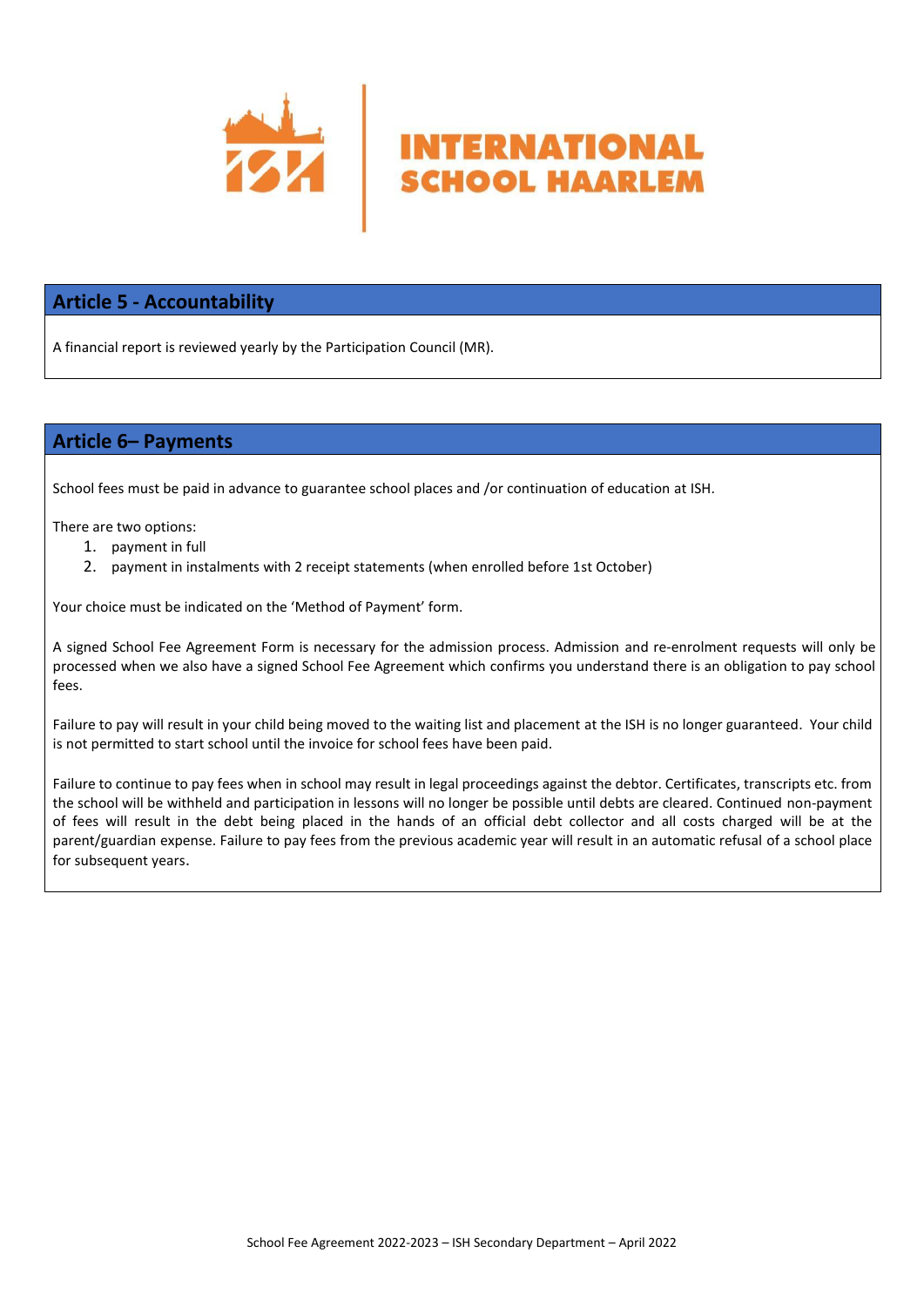

## **Article 7 - Secondary School 2022-2023 Tuition Fee Structure per Year Group**

**School tuition and field trip fees vary depending on the year group. Please find three different fee tables following;**

**INTERNATIONAL** 

**SCHOOL HAARLEM** 

| <b>Year Groups</b> | <b>Enlisting</b><br>in |      | MYP1-<br>MYP4<br><b>Tuition</b><br>Payment<br>in full | <b>Field</b><br>trip Fee<br>for<br>$MYP1 -$<br>MYP4 | (applied to<br>new<br><b>students</b><br>$1st$ invoice) | <b>Admin fee (only</b><br>applicable if paying in<br>2 instalments or<br>requesting a<br>company invoice) |
|--------------------|------------------------|------|-------------------------------------------------------|-----------------------------------------------------|---------------------------------------------------------|-----------------------------------------------------------------------------------------------------------|
| MYP1-MYP4          | August,<br>September   | 100% | €5.940,00                                             | €300,00                                             | €500,00                                                 | €25                                                                                                       |
| MYP1-MYP4          | October                | 100% | €5.940,00                                             | €300,00                                             | €500,00                                                 | €25                                                                                                       |
| MYP1-MYP4          | November               | 90%  | €5.346,00                                             | €300,00                                             | €500,00                                                 | €25                                                                                                       |
| MYP1-MYP4          | December               | 80%  | €4.752,00                                             | €300,00                                             | €500,00                                                 | €25                                                                                                       |
| MYP1-MYP4          | January                | 70%  | €4.158,00                                             | €200,00                                             | €500,00                                                 | €25                                                                                                       |
| MYP1-MYP4          | February               | 60%  | €3.564,00                                             | €200,00                                             | €500,00                                                 | €25                                                                                                       |
| MYP1-MYP4          | March                  | 50%  | €2.970,00                                             | €200,00                                             | €500,00                                                 | €25                                                                                                       |
| MYP1-MYP4          | April                  | 40%  | €2.376,00                                             | €200,00                                             | €500,00                                                 | €25                                                                                                       |
| MYP1-MYP4          | May                    | 30%  | €1.782,00                                             | €200,00                                             | €500,00                                                 | €25                                                                                                       |
| MYP1-MYP4          | June, July             | 20%  | €1.188,00                                             | €100,00                                             | €500,00                                                 | €25                                                                                                       |

In addition:

- The field trip fee is used to pay for educational field trips and covers transportation, entrance fees and in some cases may include accomodation. Information regarding field trips will be communicated throughout the academic school year
- New students in our Secondary department require their own laptop. Please note this laptop can be rented from The Rent Company or can be a MacBook with specific requirements (this varies depending on the student's year group). Please do not purchase a laptop until you have read these requirements. Information about the devices will be shared by the IT Team Mid May at the latest and/or can be found on our website.

\*Refer to article 4 for deposit details.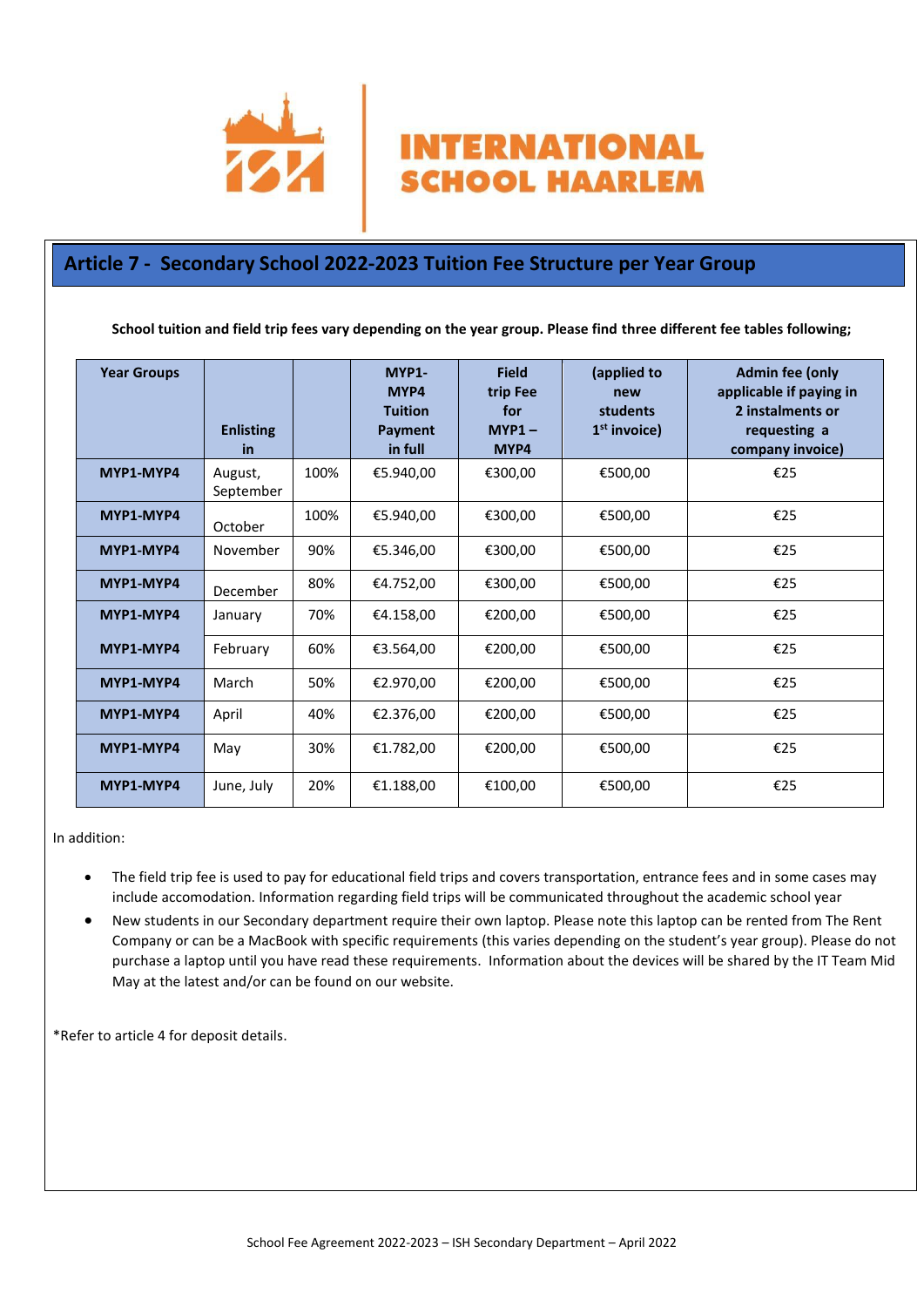

| Yeargroup | <b>Enlisting</b><br>in |      | MYP5<br><b>Tuition</b><br>Payment<br>in full | MYP5<br><b>Field</b><br><b>Trip</b><br>Fee | **MYP5<br>E-<br><b>Assesments</b><br>fees | <b>Deposit</b><br>(applied<br>to new<br>students<br>1 <sup>st</sup><br>invoice) | <b>Admin Fee per</b><br>student<br>(applicable if<br>paying in 2<br>instalments or<br>requesting a<br>company<br>invoice) |
|-----------|------------------------|------|----------------------------------------------|--------------------------------------------|-------------------------------------------|---------------------------------------------------------------------------------|---------------------------------------------------------------------------------------------------------------------------|
| MYP5      | August,<br>September   | 100% | €5.940,00                                    | €500,00                                    | €350,00                                   | €500,00                                                                         | €25                                                                                                                       |
| MYP5      | October                | 100% | €5.940,00                                    | €500,00                                    | €350,00                                   | €500,00                                                                         | €25                                                                                                                       |
| MYP5      | November               | 90%  | €5.346,00                                    | €500.00                                    | €350.00                                   | €500.00                                                                         | €25                                                                                                                       |
| MYP5      | December               | 80%  | €4.752,00                                    | €500,00                                    | €350,00                                   | €500,00                                                                         | €25                                                                                                                       |
| MYP5      | January                | 70%  | €4.158,00                                    | €335,00                                    | €350,00                                   | €500,00                                                                         | €25                                                                                                                       |
| MYP5      | February               | 60%  | €3.564,00                                    | €335,00                                    | €350,00                                   | €500,00                                                                         | €25                                                                                                                       |
| MYP5      | March                  | 50%  | €2.970,00                                    | €335,00                                    | €350,00                                   | €500,00                                                                         | €25                                                                                                                       |
| MYP5      | April                  | 40%  | €2.376,00                                    | €335,00                                    | €350,00                                   | €500,00                                                                         | €25                                                                                                                       |
| MYP5      | May                    | 30%  | €1.782,00                                    | €335,00                                    | €350,00                                   | €500,00                                                                         | €25                                                                                                                       |
| MYP5      | June, July             | 20%  | €1.188,00                                    | €170,00                                    | €350,00                                   | €500,00                                                                         | €25                                                                                                                       |

**INTERNATIONAL** 

**SCHOOL HAARLEM** 

In addition:

- The Field Trip fee is used to pay for educational field trips and covers transportation, entrance fees and in some cases may include accomodation. Information regarding field trips will be communicated throughout the academic school year
- New students in our Secondary department require their own laptop. Please note this laptop can be rented from The Rent Company or can be a MacBook with specific requirements (this varies depending on the student's year group). Please do not purchase a laptop until you have read these requirements. Information about the devices will be shared by the IT Team in Mid May at the latest and/or can be found on our website.

\*Refer to article 4 for deposit details.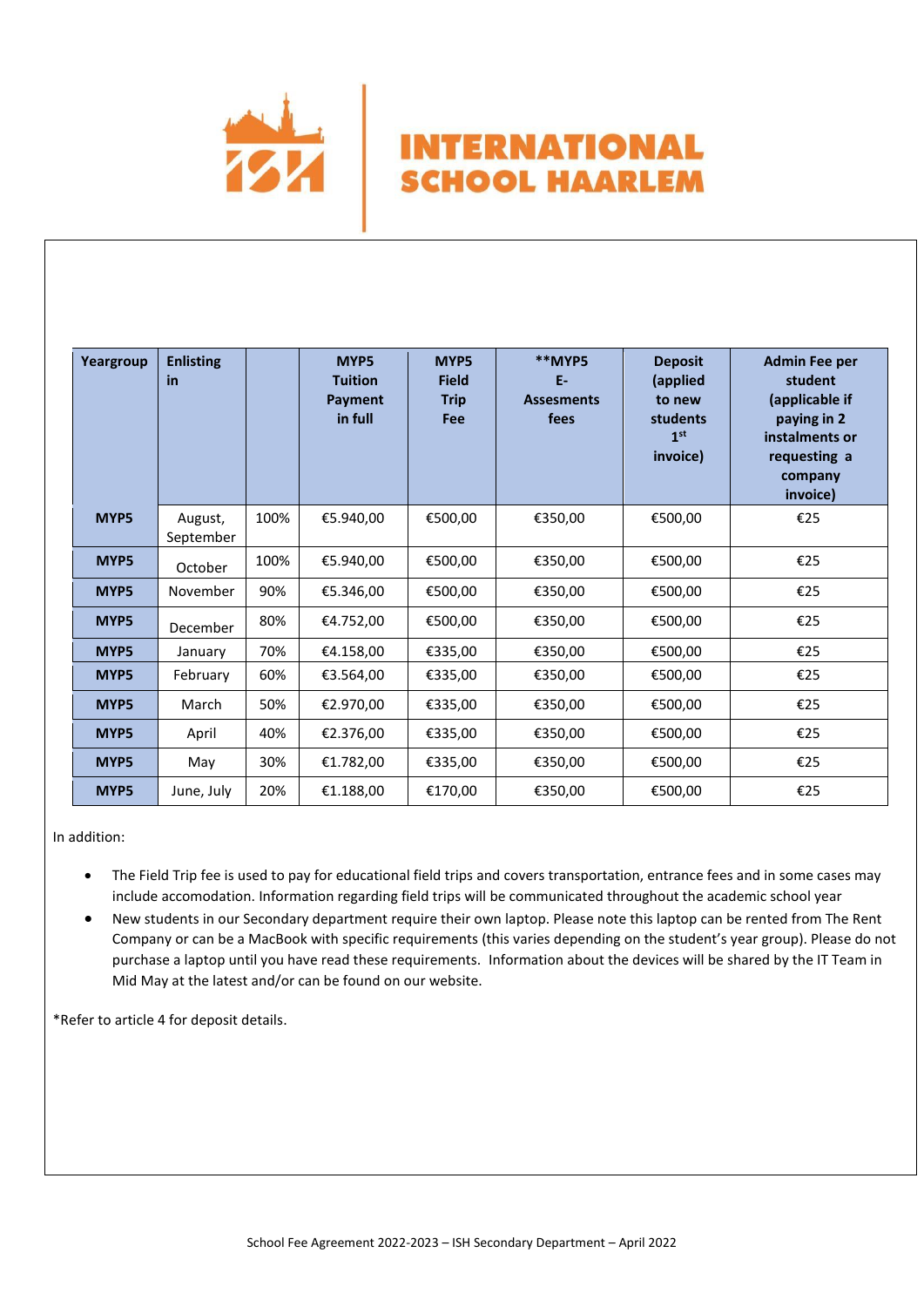

**Yeargroup** | Enlisting in | DP1 **Tuitition Payment in full DP1 Field Trip Fee \*DP Exam fees (first of two instalments\*) \*\*Deposit (for new students only) Admin Fee (applicable if paying in two instalments or requesting a company invoice)** DP1 August, September  $100\%$  €5.940,00  $\leftarrow$  €500,00  $\leftarrow$  €560,00  $\leftarrow$  €500,00  $\leftarrow$  €25 DP1 October 100% €5.940,00 €500,00 €560,00 €500,00 €25 DP1 November 90% €5.346,00 €500,00 €560,00 €500,00 €25 DP1 December 80% €4.752,00 €500,00 €560,00 €500,00 €25 DP1 January 70% €4.158,00 €335,00 €560,00 €500,00 €25 DP1 February 60% €3.564,00 €335,00 €560,00 €500,00 €25 DP1 March 50% €2.970,00 €335,00 €560,00 €500,00 €25 DP1 April 40% €2.376,00 €335,00 €560,00 €500,00 €25 DP1 May 30% €1.782,00 €335,00 €560,00 €500,00 €25 DP1 June, July 20% €1.188,00 €170,00 €560,00 €500,00 €25

**INTERNATIONAL** 

**SCHOOL HAARLEM**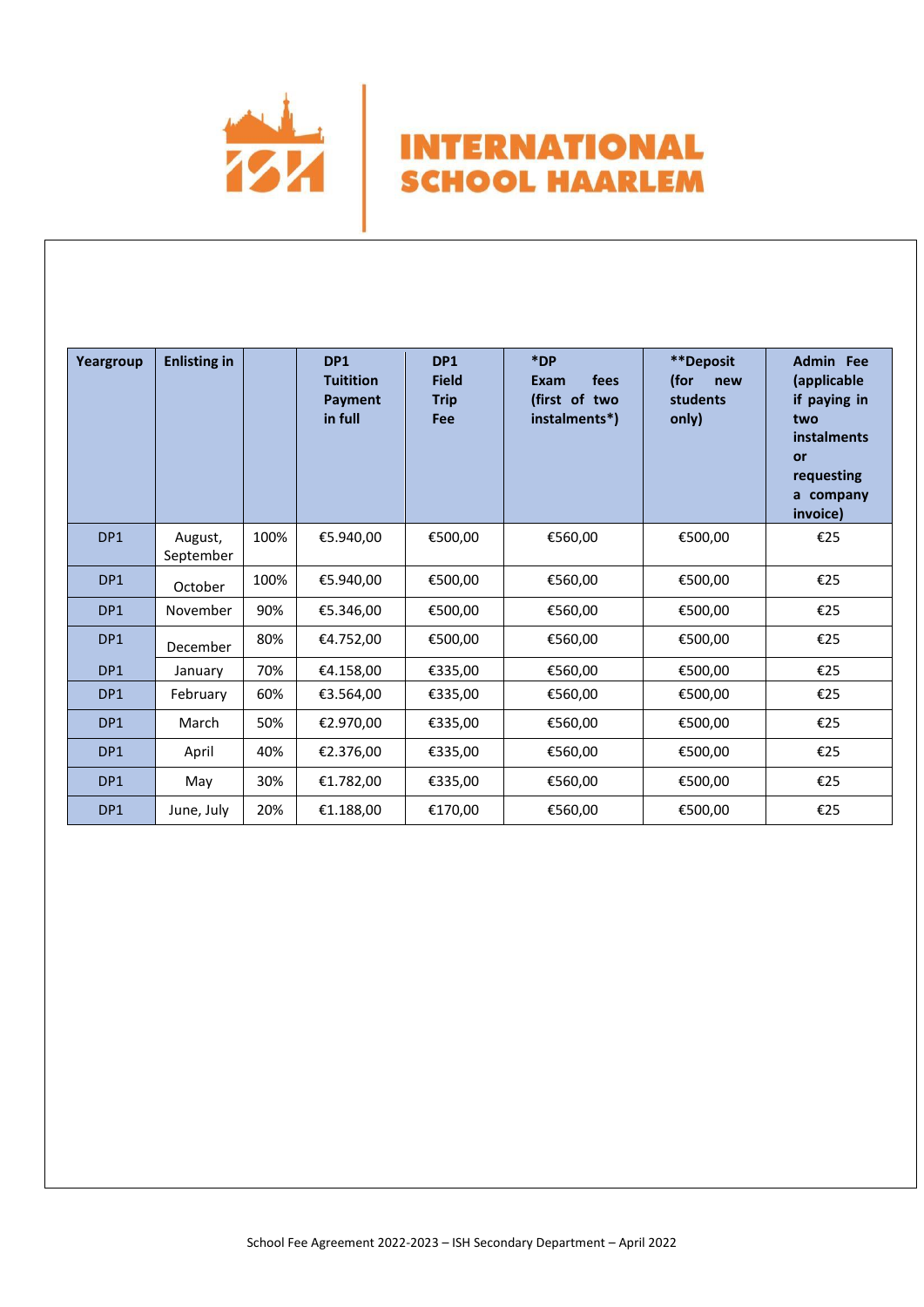

| Yeargroup       | <b>Enlisting in</b>  |      | DP <sub>2</sub><br><b>Tuitition</b><br>Payment<br>in full | DP <sub>2</sub><br><b>Field</b><br><b>Trip</b><br>Fee | *DP<br>fees<br><b>Exam</b><br>of<br>(second<br>two<br>instalments*) | **Deposit<br>(for<br>new<br>students<br>only) | <b>Admin</b> Fee<br>(applicable<br>per child if<br>paying<br>in<br>two<br><b>instalments</b><br>or<br>requesting<br>a company<br>invoice) |
|-----------------|----------------------|------|-----------------------------------------------------------|-------------------------------------------------------|---------------------------------------------------------------------|-----------------------------------------------|-------------------------------------------------------------------------------------------------------------------------------------------|
| DP <sub>2</sub> | August,<br>September | 100% | €5.940,00                                                 | €500,00                                               | €575,00                                                             | €500,00                                       | €25                                                                                                                                       |
| DP <sub>2</sub> | October              | 100% | €5.940,00                                                 | €500,00                                               | €575,00                                                             | €500,00                                       | €25                                                                                                                                       |
| DP <sub>2</sub> | November             | 90%  | €5.346,00                                                 | €500,00                                               | €575,00                                                             | €500,00                                       | €25                                                                                                                                       |
| DP <sub>2</sub> | December             | 80%  | €4.752,00                                                 | €500,00                                               | €575,00                                                             | €500,00                                       | €25                                                                                                                                       |
| DP <sub>2</sub> | January              | 70%  | €4.158,00                                                 | €335,00                                               | €575,00                                                             | €500,00                                       | €25                                                                                                                                       |
| DP <sub>2</sub> | February             | 60%  | €3.564,00                                                 | €335,00                                               | €575,00                                                             | €500,00                                       | €25                                                                                                                                       |
| DP <sub>2</sub> | March                | 50%  | €2.970,00                                                 | €335,00                                               | €575,00                                                             | €500,00                                       | €25                                                                                                                                       |
| DP <sub>2</sub> | April                | 40%  | €2.376,00                                                 | €335,00                                               | €575,00                                                             | €500,00                                       | €25                                                                                                                                       |
| DP <sub>2</sub> | May                  | 30%  | €1.782,00                                                 | €335,00                                               | €575,00                                                             | €500,00                                       | €25                                                                                                                                       |
| DP <sub>2</sub> | June, July           | 20%  | €1.188,00                                                 | €170,00                                               | €575,00                                                             | €500,00                                       | €25                                                                                                                                       |

**INTERNATIONAL** 

**SCHOOL HAARLEM** 

In addition for DP2;

- the Field Trip fee is used to pay for educational field trips and covers transportation, entrance fees and in some cases may include accomodation. Information regarding field trips will be communicated throughout the academic school year
- New students in our Secondary department require their own laptop. Please note this laptop can be rented from The Rent Company or can be a MacBook with specific requirements (this varies depending on the student's year group). Please do not purchase a laptop until you have read these requirements. Information about the devices will be shared by the IT Team in Mid May at the latest and/or can be found on our website.

\*Refer to article 4 for deposit details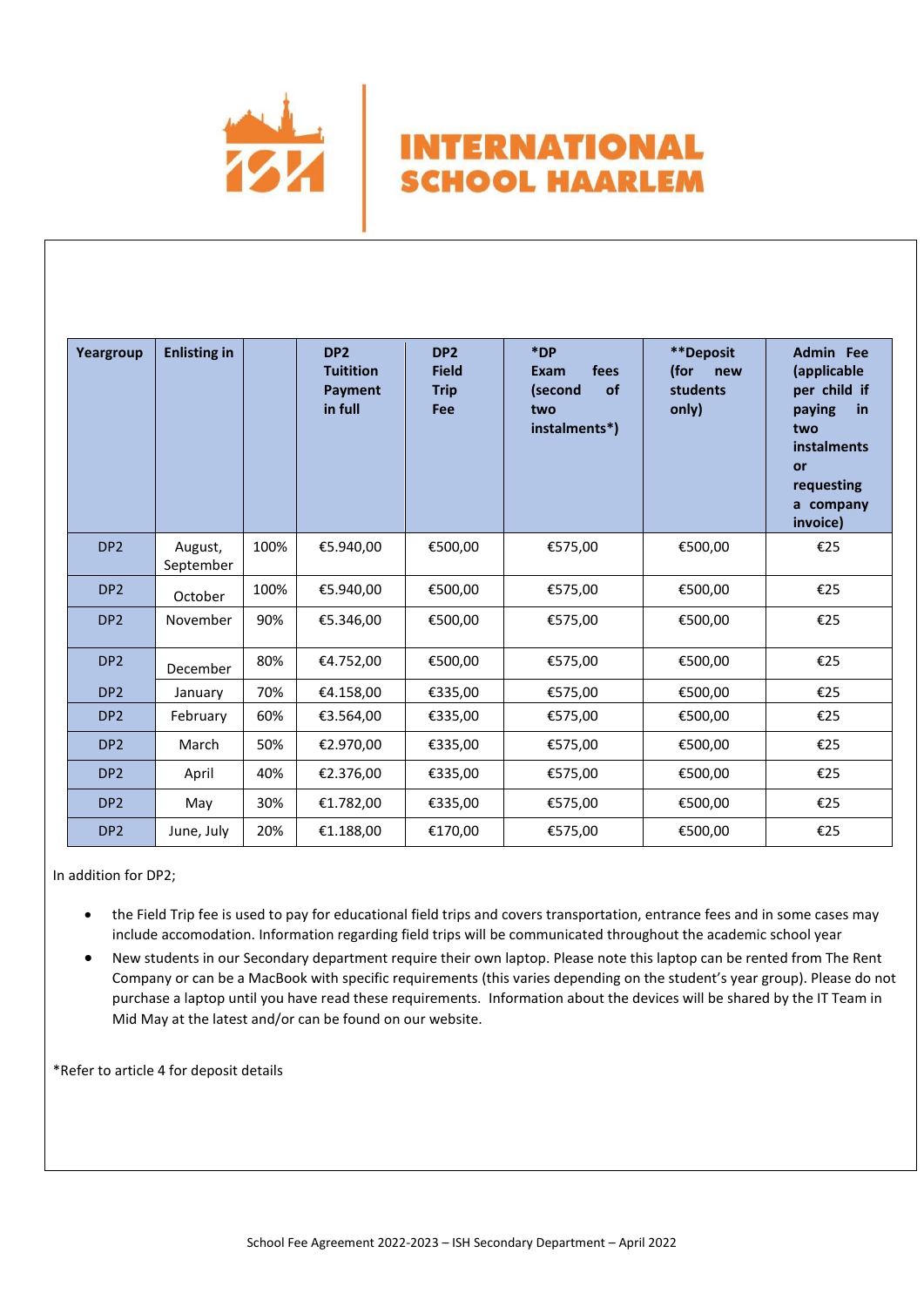

### **Article 8 - School Fee Reductions and Payment Structure**

School tuition fees are reduced for families with three or more children attending our school at the same time. The School fee discount for the third and youngest child is 30%. For families with 4 children attending our school at the same time a reduction of 40% will be applied to the fourth and youngest childs invoice.

**INTERNATIONAL** 

**SCHOOL HAARLEM** 

New and returning students starting directly after the summer holidays will receive an invoice for the school fees to be paid before June 1<sup>st</sup> or directly after confirming admission when registering after June 1<sup>st</sup>. Invoices needs to be paid within 14 days to guarantee school places. Students starting during the school year will receive an invoice to be paid 2 months before the start date or sooner depending on the date of the application. See article 9 if you require an invoice to be made out to a 3<sup>rd</sup> party.

#### **Payment Structure for New Students starting in August/September:**

- Full payment of the invoice within 14 days from the date of invoice OR:
- In two instalments:-

50% of the tuition fees plus a €25 admin cost and €500 deposit per child to be paid within 14 days from the date of invoice

The remaining 50% of the tuition fees to be paid by  $31<sup>st</sup>$  of October

#### **Payment Structure for New Students starting in October or later:**

• Full payment of the invoice (including the deposit of €500) within 14 days of the invoice date

#### **Payment Structure for Existing Students returning for the start of the School Year:**

- Full payment of the invoice by no later than 1st of June 2022 OR:
- In two instalments: 50% of the tuition fees (plus €25 admin fee) by 1<sup>st</sup> of June 2022 Remaining 50% (no admin fee for the the 2<sup>nd</sup> invoice) by 31<sup>st</sup> October 2022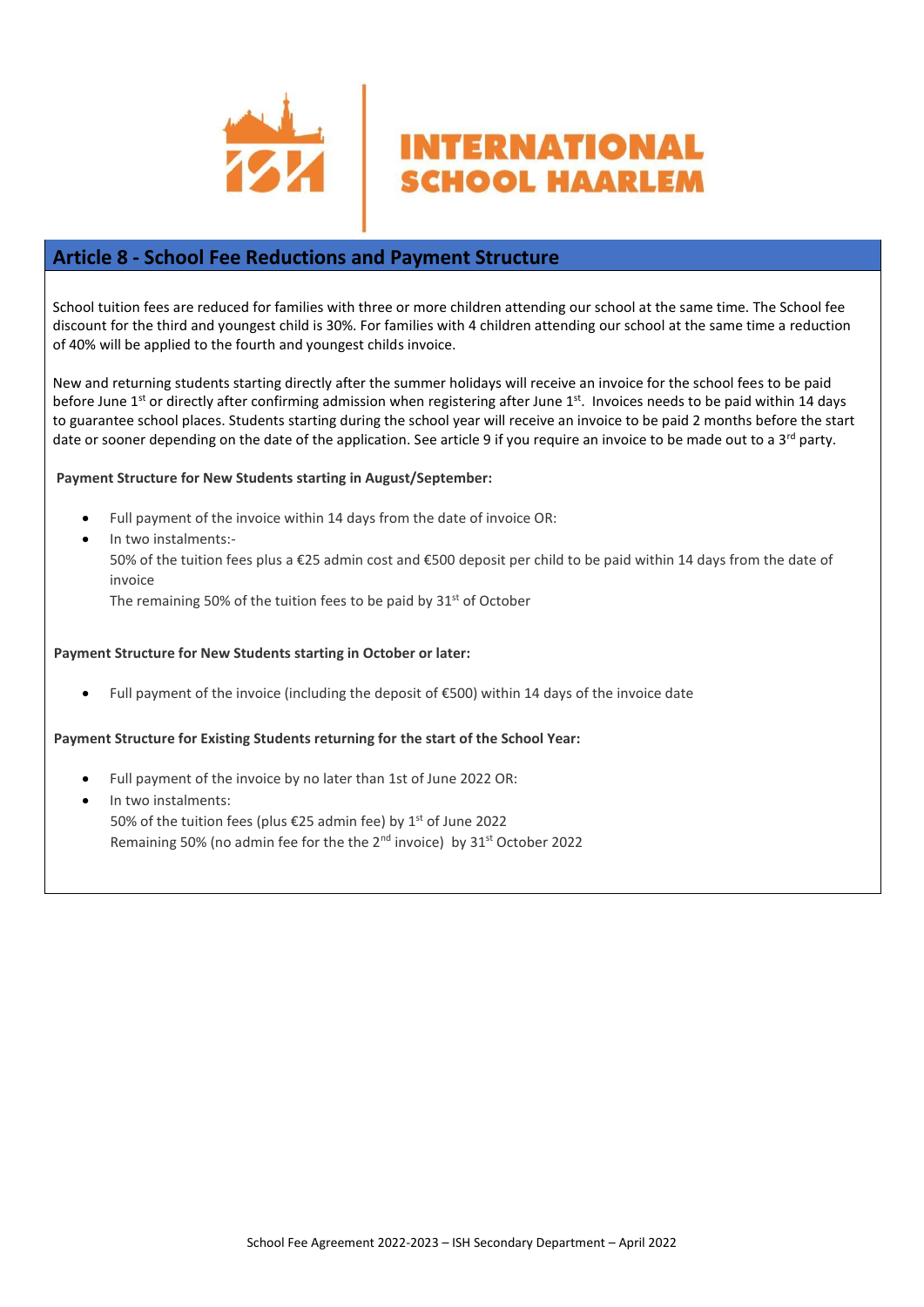

## **Article – 9 Payment Options**

**Please select one of the following payment options for your invoice and refer to article 7 for applicable charges:** 

- $\Box$  A. I will pay in full within 14 days of receiving an invoice by 1<sup>st</sup> of June 2022
- $\square$  B: I will pay in full within 14 days of receiving an invoice at least by 2 months prior to the starting date (applicable to new students starting during the school year)
- $\Box$  C. (C is only possible if enroled before 1st October of the school year). I will pay in 2 instalments with the first instalment due by 1st of June and the 2nd instalment due by 31<sup>st</sup> October 2022

**INTERNATIONAL** 

**SCHOOL HAARLEM** 

 $\square$  D. I require my child's full invoice to be made out to a 3<sup>rd</sup> party with the below payee details;

| Company contact name and role:  |  |
|---------------------------------|--|
| Company contact e-mail address: |  |
| Company name:                   |  |
| Company address:                |  |

Please note that even if the fee is paid by a  $3^{rd}$  party we still require parents/guardians to complete, sign and submit the School Fee Agreement online.

### **Article 10 - Bank Details**

Payment can only be made by bank transfer to the below account. Invoices will be assigned to your Open Apply account. You can download a receipt for each payment made through your Open Apply account within 10 working days.

| <b>Bank:</b>                      | Rabobank                                     |
|-----------------------------------|----------------------------------------------|
| IBAN:                             | NL64 RABO 0316 370 223                       |
| BIC:                              | RABONL2U                                     |
| Address of our bank if requested: | Dreef 40, 2012HS Haarlem                     |
| Please add as a reference:        | The invoice number and surname of your child |
| <b>Account Holder:</b>            | TWijs, International School Haarlem          |

When you make an international bank (wire) transfer you can choose who pays transfer charges. We require all international transfers to International School Haarlem to be made with the OUR instruction. The OUR instruction enables you to pay all transfer charges. If you have any questions please check with your bank.